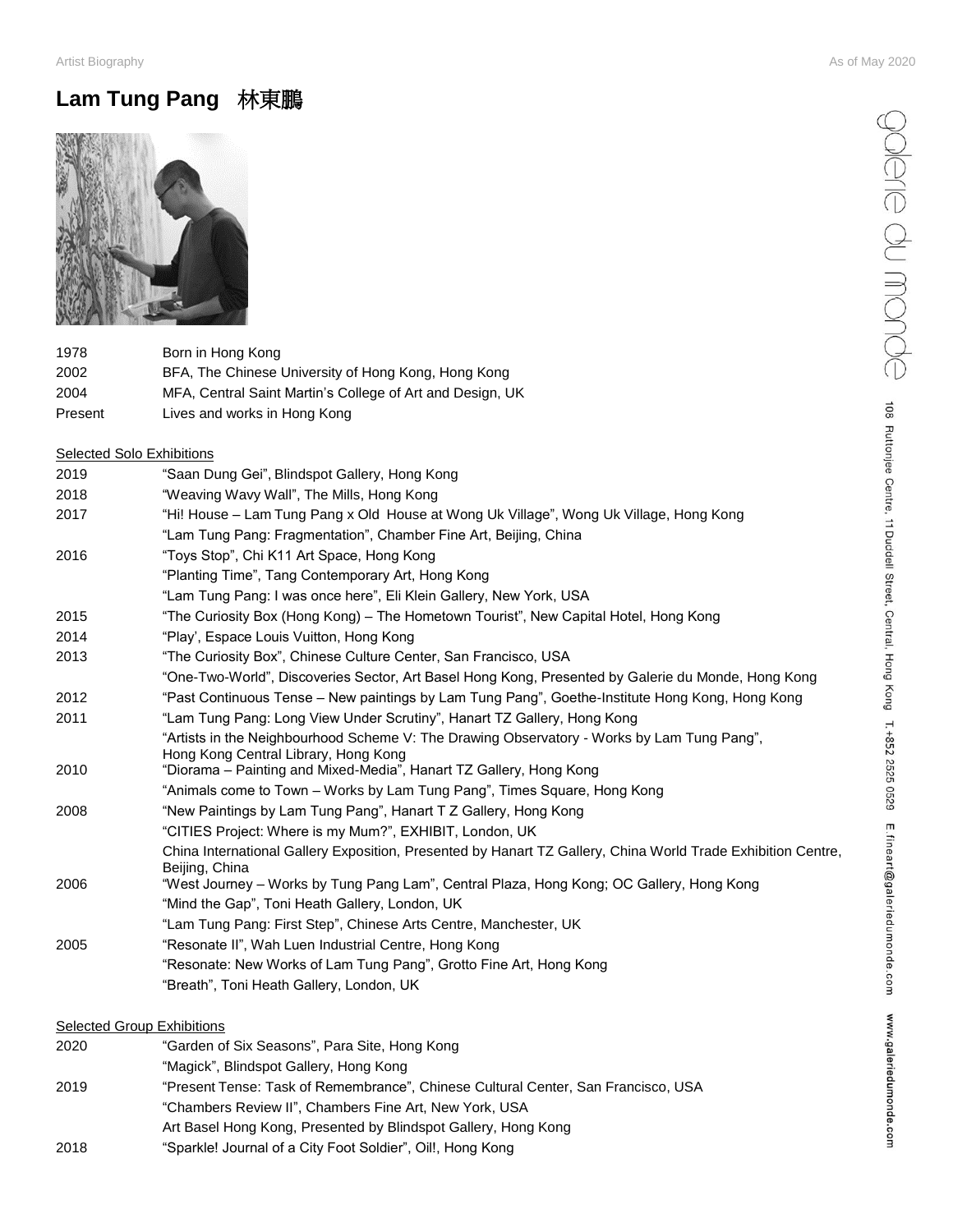$\bigcirc$   $\bigcirc$   $\bigcirc$   $\bigcirc$   $\bigcirc$   $\bigcirc$   $\bigcirc$   $\bigcirc$   $\bigcirc$  os Rutionjee Centre, 11 Duddell Street, Central, Hong Kong T.+852 2525 0529 E.fineart@galeriedumonde.com www.galeriedumonde.com

| 2018 | Asia Now Paris 2018, Presented by Tang Contemporary Art, Paris, France                                                                                                                                                          |
|------|---------------------------------------------------------------------------------------------------------------------------------------------------------------------------------------------------------------------------------|
|      | Art Basel Hong Kong, Presented by Chambers Fine Art, Hong Kong                                                                                                                                                                  |
|      | UNTITLED ART, Presented by Chambers Fine Art, San Francisco, USA                                                                                                                                                                |
| 2017 | "Bi-City Biennale of Urbanism\Architecture", Nantou Ancient City, Shenzhen, China                                                                                                                                               |
|      | "Tale of the Wonderland", Blindspot Gallery, Hong Kong                                                                                                                                                                          |
|      | "Transitions", Chambers Fine Art, New York, USA                                                                                                                                                                                 |
|      | "Evolving Images: Modern Hong Kong Printmaking", Sun Museum, Hong Kong                                                                                                                                                          |
|      | ART021, Presented by Chambers Fine Art, Shanghai, China                                                                                                                                                                         |
|      | Art Basel Hong Kong, Presented by Galerie Ora-Ora, Hong Kong                                                                                                                                                                    |
| 2016 | "The Shadow Never Lies", Shanghai 21 <sup>st</sup> Century Minsheng Art Museum, Shanghai, China                                                                                                                                 |
|      | "Next Destination: Hong Kong", Sotheby's Hong Kong Gallery, Hong Kong                                                                                                                                                           |
|      | "Pseudo Collection: What Do Artists Collect", 1a Space, Hong Kong                                                                                                                                                               |
| 2015 | "The Past is Continuing", Hong Kong Heritage Museum, Hong Kong                                                                                                                                                                  |
|      | "CHINA 8", NRW-Forum Düsseldorf, Düsseldorf, Germany                                                                                                                                                                            |
|      | "Painting On and On 6: Gaze of Sins", Koo Ming Kown Exhibition Gallery, Academy of Visual Arts,                                                                                                                                 |
| 2014 | Hong Kong Baptist University, Hong Kong<br>"Inaugural Prudential Eye Awards Contemporary Asian Art 2014", Suntec City Centre, Singapore                                                                                         |
|      | "Hong Kong Bestiary", Platform China, Hong Kong                                                                                                                                                                                 |
| 2013 | "Neo-Mōrōism", Tokyo Gallery + BTAP, Beijing, China                                                                                                                                                                             |
|      |                                                                                                                                                                                                                                 |
|      | "Intelligence Infinity: Inspiration through Art", Hong Kong Heritage Museum, Hong Kong                                                                                                                                          |
|      | "The Origin of Dao: New Dimensions in Chinese Contemporary Art", Hong Kong Museum of Art, Hong Kong                                                                                                                             |
|      | "I Think It Rains", Cattle Depot Artist Village, Hong Kong                                                                                                                                                                      |
|      | "Hong Kong Eye: Contemporary Hong Kong Art", ArtisTree, Hong Kong; Saatchi Gallery, London, UK                                                                                                                                  |
|      | "Painting on and on 3 - Melting Pot", City University of Hong Kong, Hong Kong                                                                                                                                                   |
|      | "Hong Kong Contemporary Art Awards 2012", Hong Kong Museum of Art, Hong Kong                                                                                                                                                    |
| 2012 | "The Best of Times, The Worst of Times: Rebirth and Apocalypse in Contemporary Art",<br>Kiev International Biennale, Kiev, Ukraine<br>"Hong Kong Invisible: Exhibition by 15 Hong Kong Artists", Schoeni Art Gallery, Hong Kong |
|      | "Hong Kong Contemporary Art Awards", Hong Kong Museum of Art, Hong Kong                                                                                                                                                         |
| 2011 | "Vision of Nature: Lost & Found in Asian Contemporary Art", Hong Kong Arts Centre, Hong Kong                                                                                                                                    |
|      | "Legacy and Creation – Art vs Art", Hong Kong Museum of Art, Hong Kong                                                                                                                                                          |
|      | "Artists in the Neighborhood Scheme V Launching Exhibition", Hong Kong City Hall, Hong Kong                                                                                                                                     |
|      | "Urban Utopia: Deutsche Bank Collection Hong Kong", Deutsche Bank Hong Kong Branch, ICC Tower,                                                                                                                                  |
| 2010 | Hong Kong<br>"No soul for Sale - A Festival of Independents", Tate Modern, London, UK                                                                                                                                           |
|      | "New Vision: New Colours", Hong Kong Museum of Art, Hong Kong                                                                                                                                                                   |
|      | "Hong Kong Contemporary Art Biennial Awards 2009", Hong Kong Museum of Art, Hong Kong                                                                                                                                           |
|      | "Legacy and Creation - Art vs Art", Museum of Contemporary Art, Shanghai, China                                                                                                                                                 |
|      | "The Linear Dimension - Contemporary Hong Kong Art", Grotto Fine Art, Hong Kong                                                                                                                                                 |
|      | "Figurative + Abstract – An Exhibition of Contemporary Oil Paintings, Watercolour and Print of Hong Kong",                                                                                                                      |
| 2009 | Hong Kong Central Library, Hong Kong<br>"Some Rooms", Osage Gallery, Hong Kong                                                                                                                                                  |
| 2008 | "Hong Kong Hong Kong", Hanart TZ Gallery, Hong Kong                                                                                                                                                                             |
|      | "Departure - Contemporary Art Exhibition of Guangzhou, Shenzhen, Hong Kong and Macao",                                                                                                                                          |
|      | He Xiangning Art Museum, Shenzhen, China<br>"October Contemporary 2008 - Attraction: Under the Bird's Nest", MTR Central Station, Hong Kong                                                                                     |
|      | "Hong Kong International Arts and Antiques Fair 2008", Hong Kong Convention and Exhibition Centre,                                                                                                                              |
|      | Hong Kong<br>"Hong Kong · Arts · Centre — HKAC 30th Anniversary Exhibition", Hong Kong Arts Centre, Hong Kong                                                                                                                   |
|      | "Inside Looking Out", Osage Singapore, Singapore "Hong Kong Unveiled", Atting House, Hong Kong                                                                                                                                  |
|      |                                                                                                                                                                                                                                 |
|      | "Art Container Project: Beautiful Journey / Beautiful World", West Kowloon Cultural District, Hong Kong                                                                                                                         |
|      | "Under the Bird's Nest Art Exhibition", C&G Artpartment, Hong Kong<br>"Hong Kong Arts Centre 30 <sup>th</sup> Anniversary Award: Exhibition of Winning and Shortlisted Entries",                                                |
|      | Hong Kong Arts Centre, Hong Kong                                                                                                                                                                                                |
|      | "CIGE 2008 Special Project -- Mapping Asia: 33 Young Asian Artists Solo Shows", China World Trade Center,<br>Beijing, China                                                                                                     |
|      | "UK Alumni - The Celebration 60", British Council, London, UK; Hong Kong                                                                                                                                                        |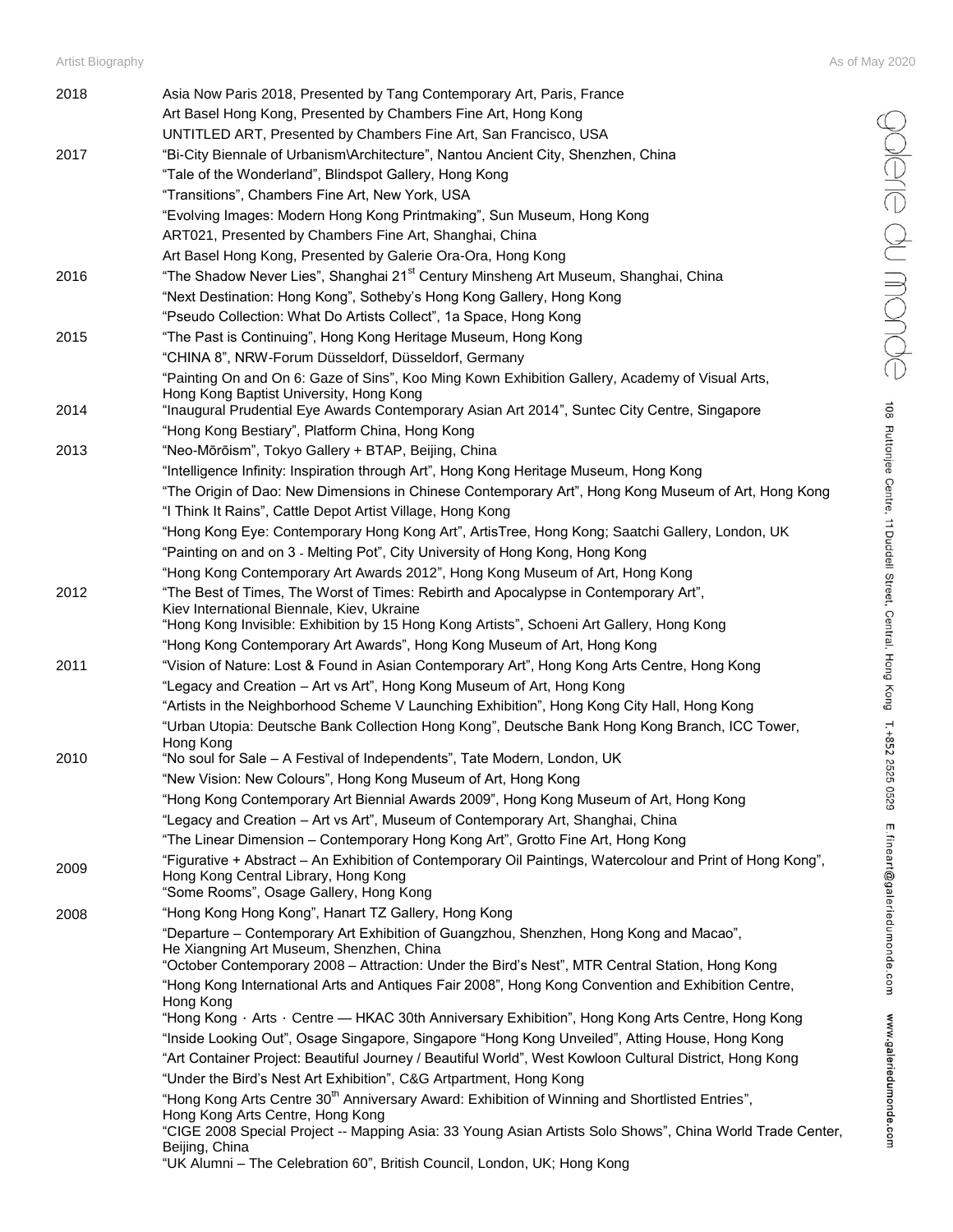Artist Biography As of May 2020

| 2007   | "Some Rooms, Osage Gallery, Hong Kong                                                                                          |
|--------|--------------------------------------------------------------------------------------------------------------------------------|
|        | "Inside Looking Out", Osage Gallery, Beijing, China                                                                            |
|        | "Reversing Horizons: Artist Reflections of the Hong Kong Handover 10 <sup>th</sup> Anniversary",                               |
|        | Museum of Contemporary Art Shanghai, China                                                                                     |
|        | "Paintings by Lam Tung Pang and Xue Jun", Hanart TZ Gallery, Hong Kong                                                         |
|        | "Sport as Art - Li-Ning X HK Creative People", Hong Kong Convention and Exhibition Centre, Hong Kong                           |
|        | "Fotanian 2007: Open Studio", Fotan, Hong Kong                                                                                 |
| 2006   | "The Sovereign Art Foundation Asian Art Prize Finalists' Exhibition", Sovereign Art Foundation,                                |
|        | International Finance Centre, Hong Kong<br>"Shanghai Art Fair Emerging Artists Exhibition 2006", ShanghaiMArt, Shanghai, China |
| 2005   | "Small is beautiful XXIII", Flowers Central, London, UK                                                                        |
|        | "The Hunting Art Prizes", Royal College of Art, London, UK                                                                     |
|        | "MA & Other Post Graduates Exhibition", Atkinson Gallery, London, UK                                                           |
|        | "Small is beautiful XXII", Flowers Central, London, UK                                                                         |
| 2004   | "The Inscriptive Ferret", Space 44, London, UK                                                                                 |
|        |                                                                                                                                |
| 2003   | "Fotanian: Fotan Artists Open Studios 2003", Wah Luen Industrial Centre, Hong Kong                                             |
|        | "Hong Kong Art Biennial 2003", Hong Kong Museum of Art, Hong Kong                                                              |
|        | "A Time Like This - SARS Exhibition", Hong Kong Arts Centre, Hong Kong                                                         |
|        | "Landscape of the Mind: Paintings by Chan Sum-nam & Lam Tung-pang", Grotto Fine Art, Hong Kong                                 |
|        | "Allen and Overy Art Exhibition", Allen and Overy, Hong Kong                                                                   |
| 2002   | "Triple Play", 1a Space, Hong Kong                                                                                             |
| 2001   | "318 Opening Show", Wah Luen Industrial Centre, Hong Kong                                                                      |
|        | "Nokia Arts Awards - Asia Pacific Exhibition 2000", Insa Art Center, Seoul, South Korea                                        |
| Awards |                                                                                                                                |
| 2013   | Hong Kong Arts Development Awards, Award for Best Artists (Visual arts)                                                        |
| 2012   | Hong Kong Contemporary Art Awards 2012, Hong Kong Museum of Art, Hong Kong                                                     |
|        | Asian Cultural Council Fellowship                                                                                              |
|        | Secretary for Home Affairs' Commendation Scheme, Persons with Outstanding Contributions to the                                 |
|        | Development of Arts and Culture                                                                                                |
| 2009   | Hong Kong Contemporary Art Biennial Awards                                                                                     |
| 2007   | Finalists, Philippe Charriol Foundation Art Competition                                                                        |
| 2006   | Sovereign Asian Art Prize, Schoeni Prize                                                                                       |
| 2005   | Young Artist of the Year, Hunting Art Prize, UK                                                                                |
| 2004   | Young Artists Prize, Chichester Open Art, UK                                                                                   |
| 2003   | Arts Scholarships, Hong Kong Arts Development Council, Hong Kong                                                               |
| 2002   | Raymond Wood Creative Prize, The Chinese University of Hong Kong, Hong Kong                                                    |
| 2001   | Cheung's Fine Arts Awards, The Chinese University of Hong Kong, Hong Kong                                                      |

2000 Nokia Art Awards-Asia Pacific 2000 Hong Kong Finalist & Outstanding, Hong Kong

Selected Public Collection Burger Collection Hong Kong Museum of Art, Hong Kong K11 Collection, Hong Kong Kadist Art Foundation, France and USA M+, Hong Kong MTR, Hong Kong The Deutsche Bank Collection, Hong Kong The Legislative Council of Hong Kong University Art Collection, University of the Arts London, UK White Rabbit Contemporary Chinese Art Collection, Australia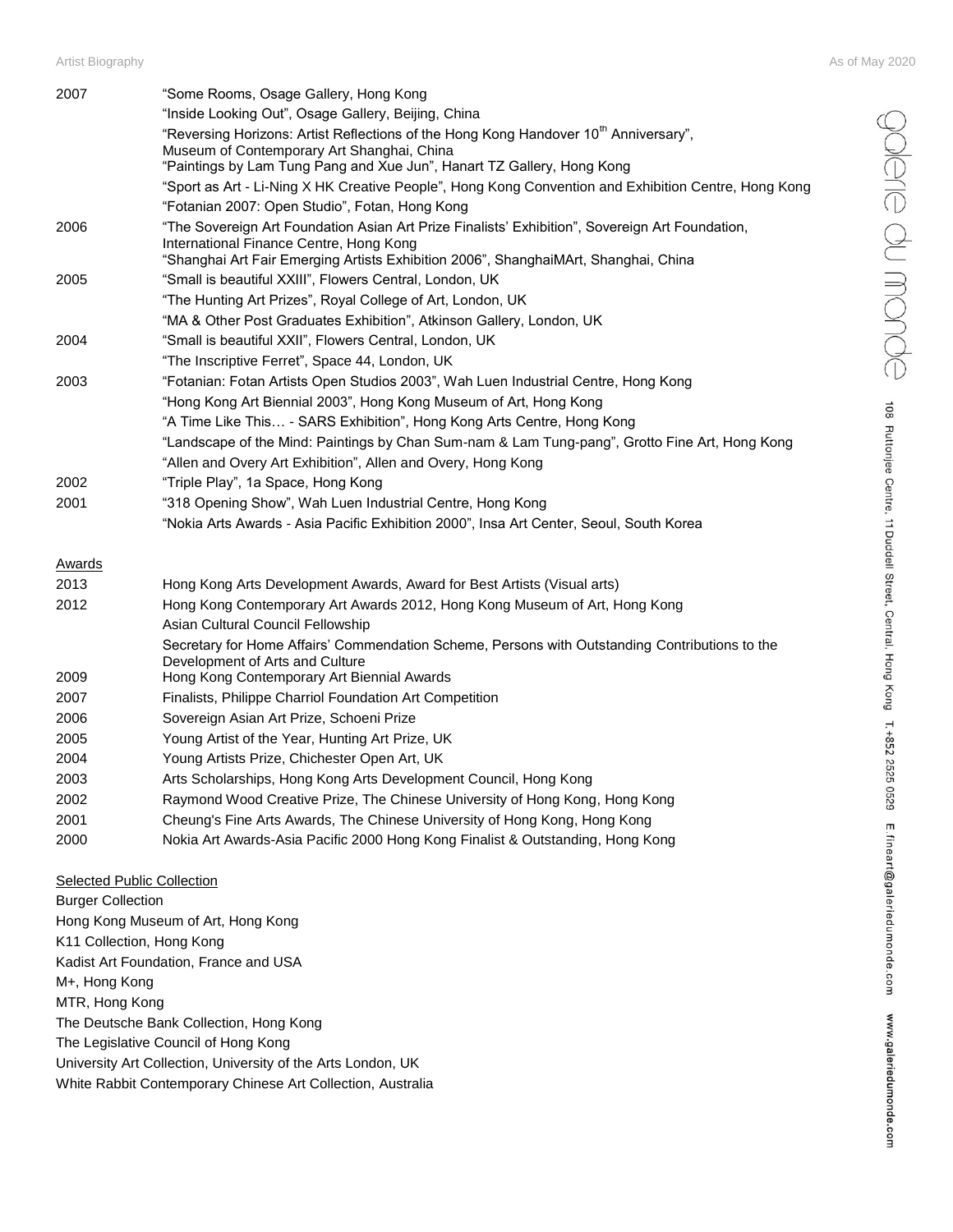# **Lam Tung Pang** 林東鵬



| 1978 | 出生於香港                             |
|------|-----------------------------------|
| 2002 | 畢業於香港中文大學藝術系學十學位                  |
| 2004 | 獲英國倫敦藝術大學中央聖馬丁藝術與設計學院頒發藝術碩士       |
| 現今   | 居住及工作於香港                          |
| 部分個展 |                                   |
| 2019 | 山洞記,刺點畫廊,香港                       |
| 2018 | 跡織繪,南豐紗廠,香港,中國                    |
| 2017 | 獬逅!老房子 — 林東鵬 x 王屋村古屋,王屋村古屋,香港     |
|      | 碎片時代,前波書廊,北京,中國                   |
| 2016 | 玩具亭,K11 藝術空間,香港                   |
|      | 時態,當代唐人藝術中心,香港                    |
|      | 我曾經在這裹,凱尚畫廊,紐約,美國                 |
| 2015 | 好奇匣•香港之作客家鄉,新都酒店,香港               |
| 2014 | 玩物, Espace Louis Vuitton, 香港      |
| 2013 | 好奇匣,舊金山中華文化中心,三藩市,美國              |
|      | 探索單元,香港巴塞爾藝術博覽會,世界書廊項目            |
| 2012 | 過去推行式 — 林東鵬近作展,香港歌德學院,香港          |
| 2011 | 林東鵬:沂觀遠望,漢雅軒,香港                   |
|      | 藝遊鄰里計劃 V:觀察‧寫 – 林東鵬作品展,香港中央圖書館,香港 |
| 2010 | 情・景 — 林東鵬繪書及混合媒介展,漢雅軒,香港          |
|      | 動物來了香港 — 林東鵬作品展,時代廣場,香港           |
| 2008 | 林東鵬新作展,漢雅軒,香港                     |
|      | 城市計劃:我的母親在哪?,EXHIBIT, 倫敦,英國       |
|      | 中藝博國際畫廊博覽會,漢雅軒項目,中國國際貿易中心,北京,中國   |
| 2006 | 西・遊記 ― 林東鵬作品展,中環廣場,香港;奧海城,香港      |
|      | Mind the Gap,Toni Heath 畫廊,倫敦,英國  |
|      | 林東鵬作品展,嶺南大學,香港                    |
| 2005 | 衍 (二) 現在的過去,火炭華業工中心,香港            |
|      | 衍-林東鵬作品展,嘉圖畫廊,香港                  |
|      | Breath, Toni Heath 書廊, 倫敦, 英國     |
|      |                                   |

### 部分群展

| 2020 | 一園六季, <b>Para Site</b> ,香港        |
|------|-----------------------------------|
|      | 煉法社,刺點畫廊,香港                       |
| 2019 | 煉憶術,舊金山中華文化中心,三藩市,美國              |
|      | 前波書廊回顧展Ⅱ,前波書廊,紐約,美國               |
|      | 香港巴塞爾藝術博覽會,刺點畫廊項目,香港              |
| 2018 | 火花!城市行者日記,油街實現,香港                 |
|      | Asia Now 巴黎藝術博覽會,當代唐人藝術中心項目,巴黎,法國 |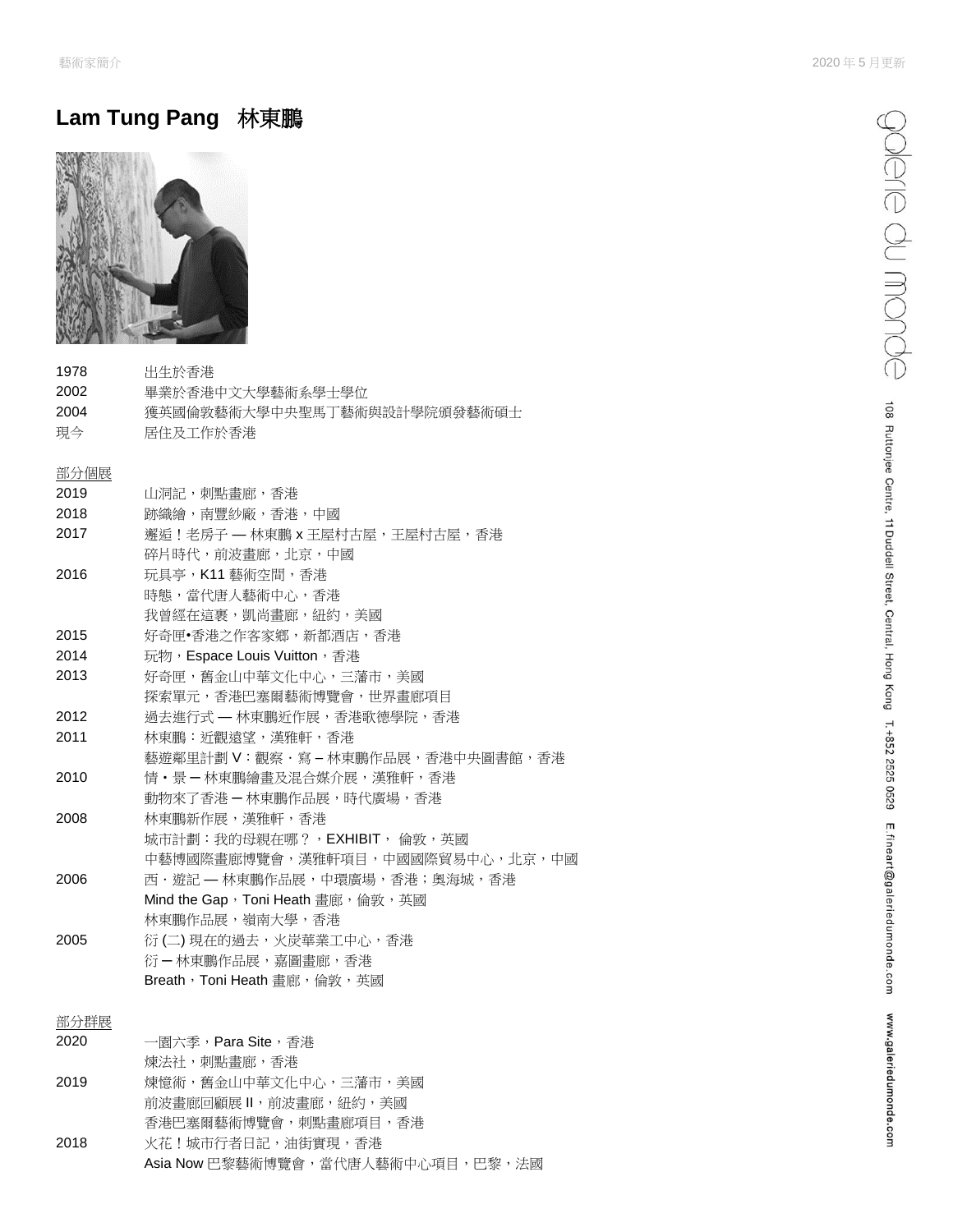| 2018 | 香港巴塞爾藝術博覽會,前波畫廊項目,香港                                                  |
|------|-----------------------------------------------------------------------|
| 2017 | UNTITLED ART 藝術博覽會,前波畫廊項目,三藩市,美國<br>深港城市 \ 建築雙城雙年展", 深圳, 中國           |
|      | 仙境奇遇,刺點畫廊,香港                                                          |
|      | 轉變,前波畫廓,紐約,美國                                                         |
|      | 印象相傳:香港新版畫,一新美術館,香港                                                   |
|      | ART021 上海廿一當代藝術博覽會,前波畫廊項目,上海,中國                                       |
|      | 香港巴塞爾藝術博覽會,方由美術項目,香港                                                  |
| 2016 | 真實的假像,上海二十一世纪民生美術館,上海,中國                                              |
|      | 下一個目的地:香港,香港蘇富比藝術空間,香港                                                |
|      | 偽·集藝:藝術人的收集物, 1a 空間, 香港                                               |
| 2015 | 時間遊人,香港文化博物館,香港                                                       |
|      | CHINA 8, NRW-Forum 文化中心, 杜塞爾多夫, 德國                                    |
|      | 繪畫大道中(6):敍一罪,香港浸會大學傳理視藝大樓顧明均展覽廳,香港                                    |
| 2014 | Inaugural Prudential Eye Awards Contemporary Asian Art 2014, 新達城, 新加坡 |
|      | 香港動物寓言集,站台中國,香港                                                       |
| 2013 | 新·主義,東京画廊+BTAP,北京,中國                                                  |
|      | 藝想天開:啟迪潛能之旅,香港文化博物館,香港                                                |
|      | 原道 — 中國當代藝術的新概念,香港藝術館,香港                                              |
|      | 滴溚滴,牛棚藝術村,香港                                                          |
|      | 香港眼:當代香港藝術, ArtisTree, 香港; Saatchi 書廊, 倫敦, 英國                         |
|      | 繪畫大道中 - 3 半鑊生半鑊熟, 香港城市大學, 香港                                          |
|      | 香港當代藝術獎 2012, 香港藝術館, 香港                                               |
| 2012 | 諸時代中最好,諸時代中最糟:當代藝術之復活與啟示,基輔雙年展,基輔,烏克蘭                                 |
|      | 再現 – 香港當代藝術展,少勵畫廊,香港                                                  |
|      | 香港當代藝術獎 2012, 香港藝術館, 香港                                               |
| 2011 | Vision of Nature: Lost & Found in Asian Contemporary Art, 香港藝術中心, 香港  |
|      | 承傳與創造 — 藝術對藝術,香港藝術館,香港                                                |
|      | 遊鄰里計劃 V 揭幕展,香港大會堂,香港                                                  |
|      | 都會烏托邦:德意志銀行香港藝術收藏,香港德意志銀行分行,環球貿易廣場,香港                                 |
| 2010 | 不出賣靈魂 — 獨立藝術節,泰特現代藝術館,倫敦,英國                                           |
|      | 視界新色, 香港藝術館, 香港                                                       |
|      | 香港當代藝術雙年獎 2009, 香港藝術館, 香港                                             |
|      | 承傳與創造 - 藝術對藝術,上海當代藝術館,上海,中國                                           |
|      | The Linear Dimension - Contemporary Hong Kong Art, 嘉圖畫廊, 香港           |
| 2009 | 具像+抽象 - 香港當代油畫、水彩、版畫展,香港中央圖書館,香港                                      |
|      | Some Rooms,奥沙畫廊,香港                                                    |
| 2008 | 香港大世界,漢雅軒,香港                                                          |
|      | 出境 — 廣深港澳當代藝術展,何香凝美術館,深圳,中國                                           |
|      | 拾月當代 二零零八計畫:鳥巢之下,港鐵中環站,香港                                             |
|      | 香港國際古玩及藝術品博覽會,香港會議展覽中心,香港                                             |
|      | 香港・藝術・中心 — 藝術中心三十周年展覽,香港藝術中心,香港                                       |
|      | Inside Looking Out, 奧沙畫廊, 新加坡                                         |
|      | Hong Kong Unveiled, 香港安亭拍賣公司, 香港                                      |
|      | 藝術貨櫃計畫:美麗旅程 / 美麗世界,西九文化區,香港                                           |
|      | Under the Bird's Nest Art Exhibition, C&G 藝術單位, 香港                    |
|      | 香港藝術中心三十週年藝術獎: 得獎及入圍作品展,香港藝術中心,香港                                     |
|      | 中藝博國際畫廊博覽會 - Mapping Asia: 33 位年輕藝術家個展,中國國際貿易中心,北京,中國                 |
|      | UK Alumni-The Celebration 60, 英國文化協會, 倫敦, 英國; 香港                      |
| 2007 | Some Rooms, 奧沙畫廊, 香港                                                  |
|      | 從內到外, 奧沙畫廊, 北京, 中國                                                    |
|      | 地軸轉移:藝術家對香港回歸十周年的回想,上海當代藝術館,上海,中國                                     |